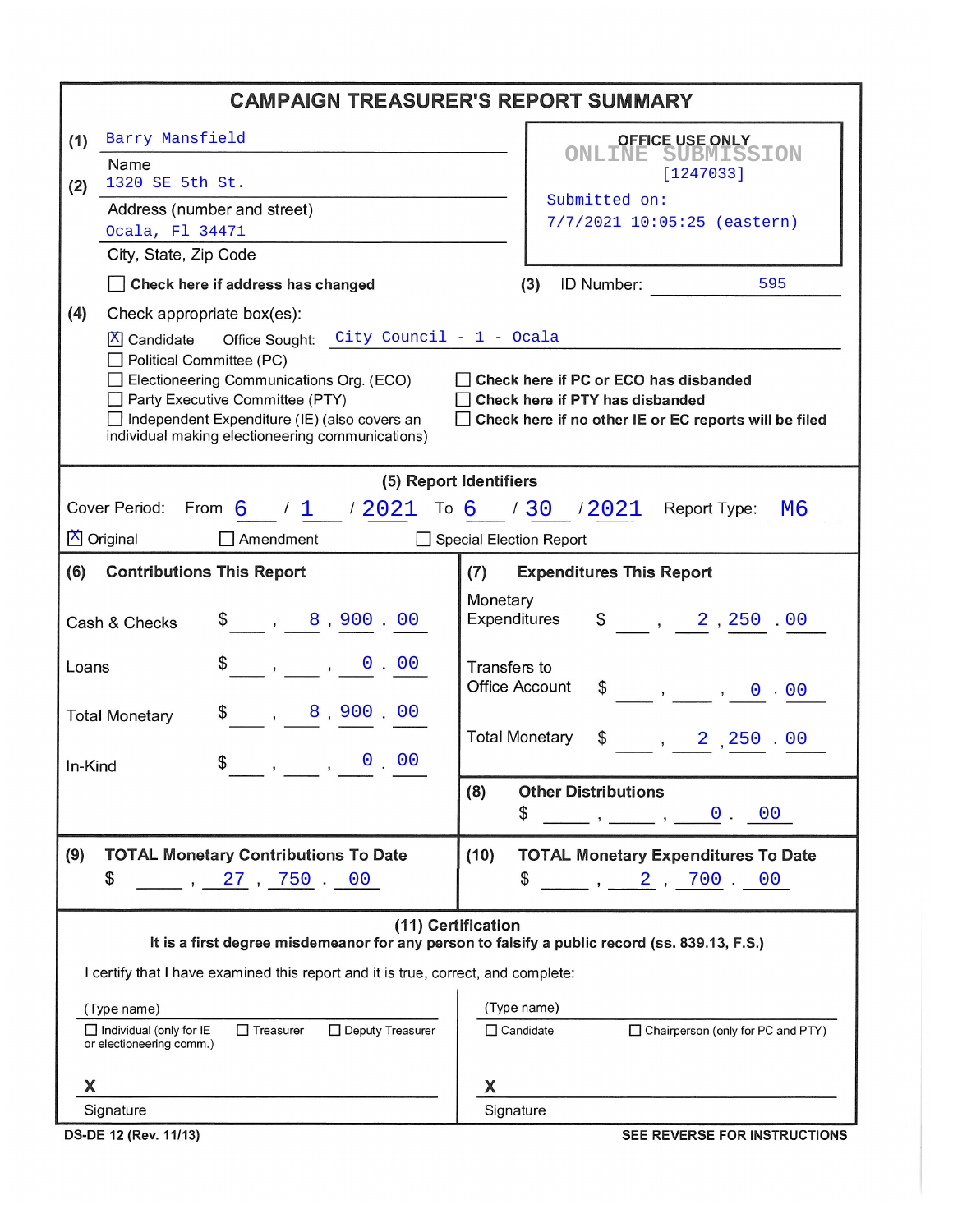## **CAMPAIGN TREASURER'S REPORT - ITEMIZED CONTRIBUTIONS**

| (1) Name Barry Mansfield (1)                        |                                                                                                                      |              | (2) I.D. Number $\frac{595}{2}$ |                      |                        |           |            |  |  |
|-----------------------------------------------------|----------------------------------------------------------------------------------------------------------------------|--------------|---------------------------------|----------------------|------------------------|-----------|------------|--|--|
| 6/1/2021                                            |                                                                                                                      |              | 6/30/2021                       |                      |                        |           |            |  |  |
|                                                     | (3) Cover Period ____ / ____ / ____ through ____ / ____ / ____ (4) Page $\frac{1}{\sqrt{2}}$ of $\frac{2}{\sqrt{2}}$ |              |                                 |                      |                        |           |            |  |  |
| (5)<br>Date                                         | (7)<br>Full Name                                                                                                     |              | (8)                             | (9)                  | (10)                   | (11)      | (12)       |  |  |
| (6)<br>Sequence<br>Number                           | (Last, Suffix, First, Middle)<br>Street Address &<br>City, State, Zip Code                                           | Type         | Contributor<br>Occupation       | Contribution<br>Type | In-kind<br>Description | Amendment | Amount     |  |  |
| 6/4/2021<br>$\frac{1}{\sqrt{2}}$<br>$\mathbf{1}$    | <b>DUNNRITE ROOFING</b><br>INC,<br>PO BOX 99<br>SILVER SPRINGS, FL 34489                                             | $\mathbf{B}$ | contractor <sup>CH</sup>        |                      |                        |           | \$1,000.00 |  |  |
| 6/4/2021<br>$\sqrt{1}$<br>2                         | FLORIDA CONCRETE<br>CONSTRUCTION,<br>1800 NW 58TH LANE<br>OCALA, FL 34475                                            | B            | contractor CH                   |                      |                        |           | \$1,000.00 |  |  |
| 6/4/2021<br>3                                       | <b>OCALA LANDSCAPE</b><br>MANAGEMENT INC,<br>2755 SE 62ND ST<br>OCALA, FL 34480                                      | $\mathbf{B}$ | landscaper CH                   |                      |                        |           | \$1,000.00 |  |  |
| 6/4/2021<br>$\prime$<br>$\mathcal{L}$<br>4          | PHILLIPS CDJR,<br>3440 S PINE AVE<br>OCALA, FL 34471                                                                 | B            | dealership CH                   |                      |                        |           | \$1,000.00 |  |  |
| 6/18/2021<br>5                                      | HILL, LANCE<br>***Protected Voter***                                                                                 | I.           | sales                           | CH                   |                        |           | \$500.00   |  |  |
| 6/18/2021<br>$\prime$<br>$\prime$<br>6              | Branson, Russell<br>1607 SE 13th St<br>Ocala, Fl 34471                                                               | I.           | banker                          | CH                   |                        |           | \$100.00   |  |  |
| 6/18/2021<br>$\frac{1}{\sqrt{2}}$<br>$\overline{7}$ | LOSSING, STEVE<br>1209 SE 10TH AVE<br>OCALA, FL 34471                                                                | T.           | insurance                       | CH                   |                        |           | \$500.00   |  |  |
| 6/18/2021<br>$\sqrt{ }$<br>$\sqrt{1}$<br>8          | RIVERA, CALEB<br>1194 SW 37TH PL RD<br>OCALA, FL 34474                                                               | I.           | doctor                          | CH                   |                        |           | \$1,000.00 |  |  |

SEE REVERSE FOR INSTRUCTIONS AND CODE VALUES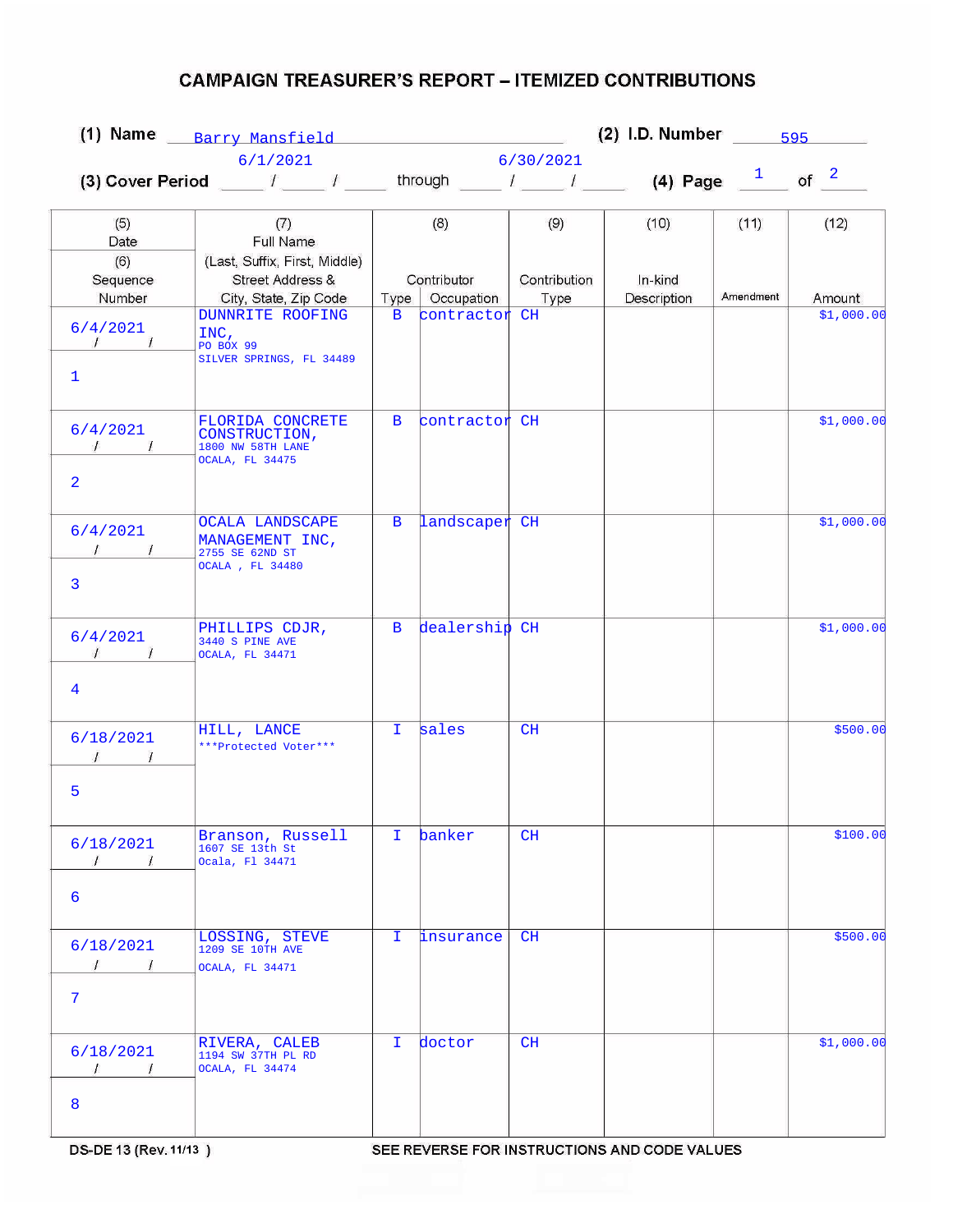## **CAMPAIGN TREASURER'S REPORT - ITEMIZED CONTRIBUTIONS**

|                                             |                                                                                                                   | (2) I.D. Number $\frac{595}{2}$<br>(1) Name Barry Mansfield (1) |                          |              |             |           |                      |
|---------------------------------------------|-------------------------------------------------------------------------------------------------------------------|-----------------------------------------------------------------|--------------------------|--------------|-------------|-----------|----------------------|
|                                             | 6/1/2021                                                                                                          | 6/30/2021                                                       |                          |              |             |           |                      |
|                                             | (3) Cover Period ____ $I$ ____ $I$ _____ through ____ $I$ _____ $I$ _____ (4) Page $\frac{2}{I}$ of $\frac{2}{I}$ |                                                                 |                          |              |             |           |                      |
|                                             |                                                                                                                   |                                                                 |                          |              |             |           |                      |
| (5)                                         | (7)                                                                                                               |                                                                 | (8)                      | (9)          | (10)        | (11)      | (12)                 |
| Date                                        | Full Name                                                                                                         |                                                                 |                          |              |             |           |                      |
| (6)                                         | (Last, Suffix, First, Middle)                                                                                     |                                                                 |                          |              |             |           |                      |
| Sequence                                    | Street Address &                                                                                                  |                                                                 | Contributor              | Contribution | In-kind     |           |                      |
| Number                                      | City, State, Zip Code<br><b>BLACKHAWK</b>                                                                         | Type<br>$\mathbf{B}$                                            | Occupation<br>investment | Type<br>CH   | Description | Amendment | Amount<br>\$1,000.00 |
| 6/18/2021                                   | INVESTMENTS LLC,                                                                                                  |                                                                 | ls                       |              |             |           |                      |
| $\mathcal{L}$<br>$\overline{L}$             | 1020 LAKE SUMTER LANDING                                                                                          |                                                                 |                          |              |             |           |                      |
| 9                                           | THE VILLAGES, FL 32162                                                                                            |                                                                 |                          |              |             |           |                      |
|                                             |                                                                                                                   |                                                                 |                          |              |             |           |                      |
|                                             | KEARNS, WILLIAM                                                                                                   | I.                                                              | developer                | CH           |             |           | \$1,000.00           |
| 6/18/2021                                   | 12785 NE 72ND BLVD                                                                                                |                                                                 |                          |              |             |           |                      |
| $\sqrt{1}$                                  | THE VILLAGES, FL 32162                                                                                            |                                                                 |                          |              |             |           |                      |
| 10                                          |                                                                                                                   |                                                                 |                          |              |             |           |                      |
|                                             |                                                                                                                   |                                                                 |                          |              |             |           |                      |
|                                             | POSTON JR, JAMES $\sharp$ I                                                                                       |                                                                 | retired                  | CH           |             |           | \$300.00             |
| 6/21/2021                                   | 1120 SE 12TH CT                                                                                                   |                                                                 |                          |              |             |           |                      |
| $\sqrt{1}$                                  | OCALA, FL 34471                                                                                                   |                                                                 |                          |              |             |           |                      |
| 11                                          |                                                                                                                   |                                                                 |                          |              |             |           |                      |
|                                             |                                                                                                                   |                                                                 |                          |              |             |           |                      |
|                                             | UNITED SALES,                                                                                                     | $\mathbf{B}$                                                    | material                 | CH           |             |           | \$500.00             |
| 6/18/2021<br>$\mathcal{L}$<br>$\frac{1}{2}$ | 543 NW 21ST ST<br>OCALA, FL 34475                                                                                 |                                                                 | supplier                 |              |             |           |                      |
|                                             |                                                                                                                   |                                                                 |                          |              |             |           |                      |
| 12                                          |                                                                                                                   |                                                                 |                          |              |             |           |                      |
|                                             |                                                                                                                   |                                                                 |                          |              |             |           |                      |
|                                             |                                                                                                                   |                                                                 |                          |              |             |           |                      |
|                                             |                                                                                                                   |                                                                 |                          |              |             |           |                      |
|                                             |                                                                                                                   |                                                                 |                          |              |             |           |                      |
|                                             |                                                                                                                   |                                                                 |                          |              |             |           |                      |
|                                             |                                                                                                                   |                                                                 |                          |              |             |           |                      |
|                                             |                                                                                                                   |                                                                 |                          |              |             |           |                      |
| $\overline{I}$                              |                                                                                                                   |                                                                 |                          |              |             |           |                      |
|                                             |                                                                                                                   |                                                                 |                          |              |             |           |                      |
|                                             |                                                                                                                   |                                                                 |                          |              |             |           |                      |
|                                             |                                                                                                                   |                                                                 |                          |              |             |           |                      |
|                                             |                                                                                                                   |                                                                 |                          |              |             |           |                      |
|                                             |                                                                                                                   |                                                                 |                          |              |             |           |                      |
|                                             |                                                                                                                   |                                                                 |                          |              |             |           |                      |
|                                             |                                                                                                                   |                                                                 |                          |              |             |           |                      |
|                                             |                                                                                                                   |                                                                 |                          |              |             |           |                      |
| $\prime$                                    |                                                                                                                   |                                                                 |                          |              |             |           |                      |
|                                             |                                                                                                                   |                                                                 |                          |              |             |           |                      |
|                                             |                                                                                                                   |                                                                 |                          |              |             |           |                      |
|                                             |                                                                                                                   |                                                                 |                          |              |             |           |                      |

SEE REVERSE FOR INSTRUCTIONS AND CODE VALUES